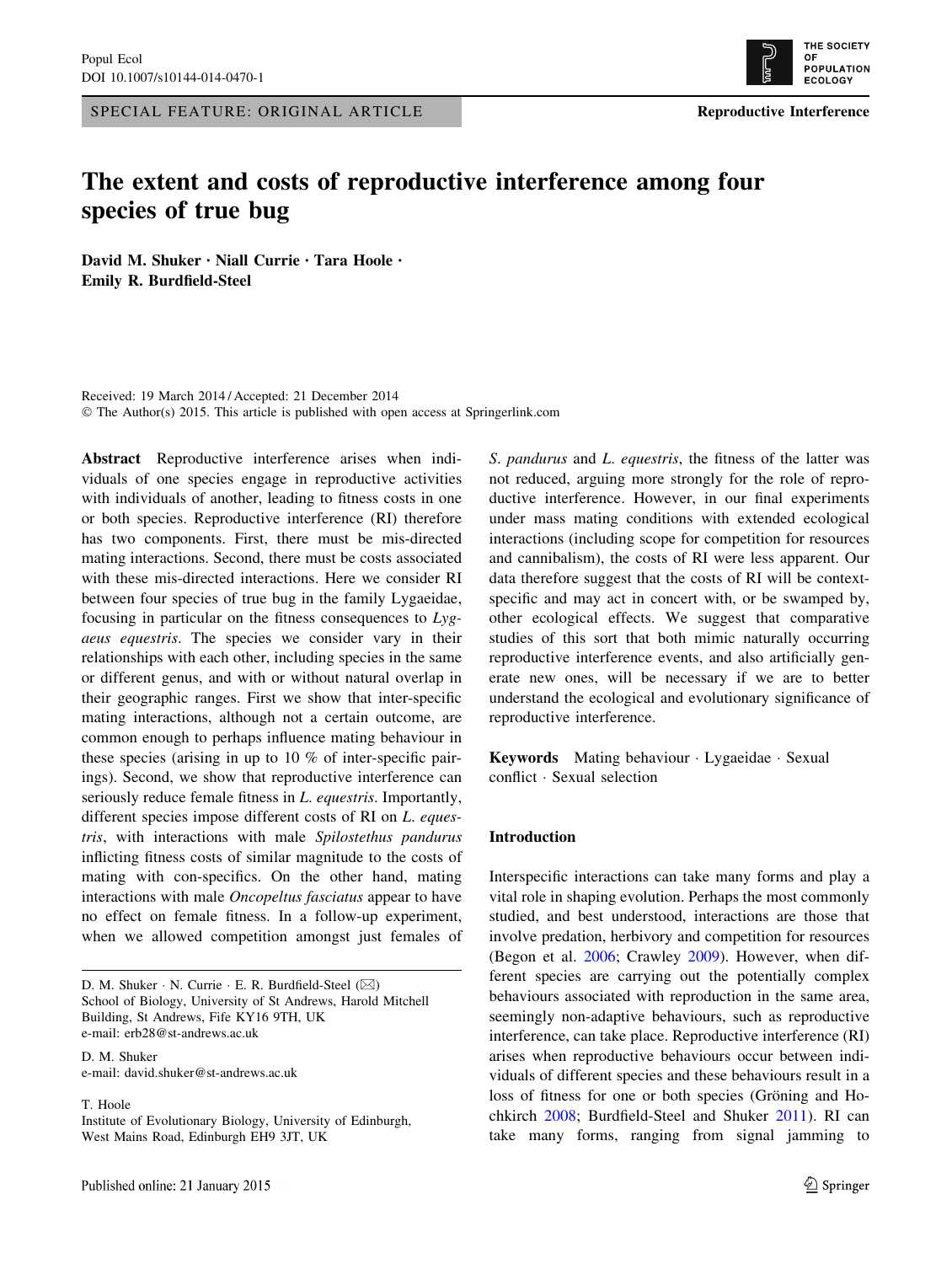misdirected courtship and copulation with heterospecifics. These latter forms of RI are thought to entail the highest costs (Rhymer and Simberloff [1996](#page-10-0)). Relative to hybridisation and its role in understanding gene flow, reproductive isolation and hence speciation (e.g., Arnold [1997](#page-9-0)), heterospecific mating behaviours that do not produce viable offspring have received comparatively little attention. While inter-species sexual behaviours are well-documented (Andrews et al. [1982;](#page-9-0) Dame and Petren [2006](#page-10-0); de Bruyn et al. [2008\)](#page-10-0), the ecological effects of such interactions are still poorly understood (Gröning and Hochkirch [2008\)](#page-10-0). RI has been implicated in both the exclusion of native species by invasive ones (Butler and Stein [1985](#page-10-0)) and in determining the ecology and habitat use of naturally co-occurring species (Gröning et al.  $2007$ ). If the fitness consequences of RI are sufficient then it may lead to ecological or evolutionary changes that mitigate this cost, including reproductive character displacement (Pfennig and Pfennig [2009\)](#page-10-0). However, more empirical studies of the fitness costs of reproductive interference are needed in order to establish if this is a typical outcome (Gröning and Hochkirch [2008\)](#page-10-0).

Mating behaviour is generally costly for both sexes in terms of time, energy, gamete wastage and in some cases nutrients (Daly [1978](#page-10-0)), and as such forms part of the overall cost of reproduction (Bell and Koufopanou [1986](#page-9-0)). However, in many cases of reproductive interference, greater fitness loss is expected to be suffered by females than males (Arnqvist and Rowe [2005](#page-9-0)). This asymmetry is caused by differences in mating strategies between the sexes, primarily due to dimorphism in gamete size. As females have larger gametes and typically invest more per reproductive event than males, Bateman's principle states that male reproductive success should be limited by mating opportunities, whereas resources available for eggs should limit female reproductive success (Bateman [1948](#page-9-0); Trivers [1972](#page-10-0)). Therefore, males may be selected to mate frequently with all potential mates encountered, even if there is a possibility that some mates are unsuitable, rather than being too discriminating and missing mating opportunities (Reyer [2008\)](#page-10-0). Most types of reproductive interference that involve physical interactions are likely to be costly to both males and females. However, an indiscriminate male's mating strategy could, on balance, still be adaptive if the benefit of fertilising enough conspecific females outweighs the cost of heterospecific mistakes (e.g., Parker and Partridge [1998\)](#page-10-0). Conversely, if females gain all the sperm necessary for lifetime reproduction from a single mating (or a small number of matings: Arnqvist and Nilsson [2000](#page-9-0)), additional matings may be of little or no benefit, thus selecting for females to be more discriminating or averse to mating.

Reproductive interference is therefore closely associated with sexual conflict over mating (Arnqvist and Rowe

[2005](#page-9-0)). Sexual conflict within a species occurs when males and females differ in their evolutionary optima for a given trait (Parker [1979](#page-10-0)). In terms of sexual conflict over mating, this typically takes the form of males having higher optimal mating rates than females, as outlined above (Arnqvist and Rowe [2005](#page-9-0)). Reproductive interference (a between-species phenomenon) may therefore arise from within-species sexual conflict, and indeed feedback into the evolution of optimal mating strategies of males and females. For instance, even though females typically invest more than males in a given reproductive event, it is sometimes the case that females still fail to recognise when mates are unsuitable. If males also lack discrimination in mate choice, then the extent and cost of reproductive interference will be mediated by females' ability to detect and reject heterospecific males. However, females may also suffer costs associated with rejection of potential mates (Kokko and Mappes [2013](#page-10-0)) and in some species female choice is largely removed due to aggressive male tactics such as sexual harassment and forced copulations (e.g., Shuker and Day [2001,](#page-10-0) [2002;](#page-10-0) reviewed by Arnqvist and Rowe [2005](#page-9-0)). Reproductive interference may thus be both a cause and a consequence of sexual conflict within species.

As previously mentioned, RI can have significant behavioural and ecological impact for the species involved. For example, female spadefoot toads (Spea multiplicata) compromise on male song quality to ensure they mate with the correct species in areas where they co-occur with closely-related heterospecifics (Pfennig [2000\)](#page-10-0). As a result, females in these populations are unable to benefit from the increased fertilization success associated with high-quality males. Sexual harassment by heterospecifics can also impose time and energy costs on those targeted as they attempt to escape, as well as reducing foraging opportunities (Rowe et al. [1996](#page-10-0)) and access to certain key microhabitats (e.g., preferred oviposition sites for females: Tallamy and Schaefer [1997\)](#page-10-0). Of all the various forms of RI, heterospecific matings have been associated with the greatest costs (Verrell [1994](#page-10-0)). If post mating barriers are complete (as would be expected in mating attempts between species in different genera) then hybridisation will be impossible and the mating will result in no offspring, whilst still incurring costs. These costs may include sperm competition or displacement, and interruption of fertilisation or gamete development resulting in gamete wastage and inviable eggs being laid (Hochkirch et al. [2007](#page-10-0)). Damage to females may even occur in cases of mismatch in body size or morphology.

While studies of the ecological effects of RI remain rare, those that do exist frequently concern insects (McLain and Shure [1987;](#page-10-0) McLain and Pratt [1999;](#page-10-0) Gröning et al. [2007](#page-10-0)). McLain and Pratt ([1999\)](#page-10-0) found that female lygaeid bugs (Neacoryphus bicrucis), housed following mating with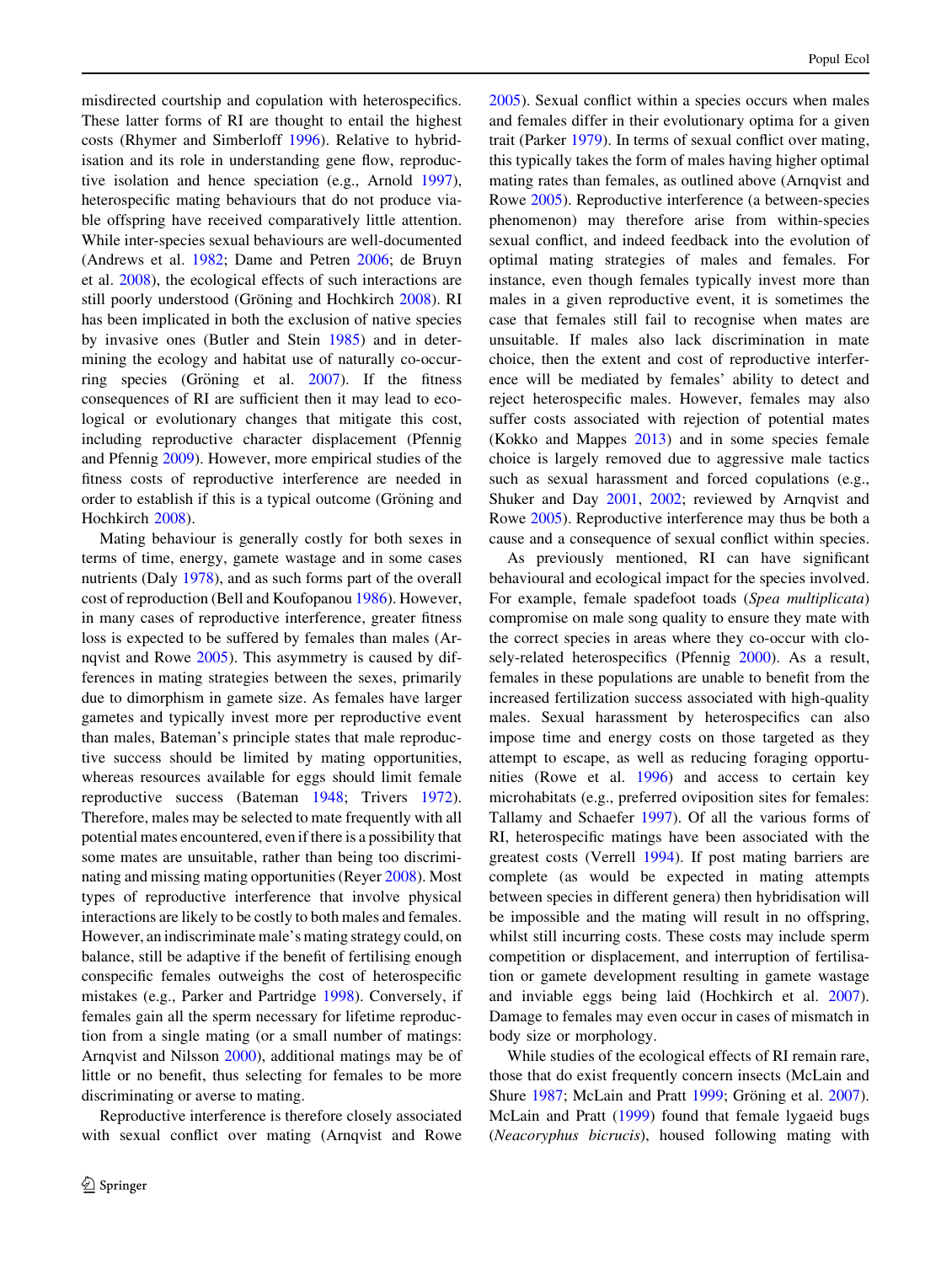males of either the same species or *Margus obscurator* (a bug in the related Coreidae family), had lower fecundity compared to those housed with females of either species. This cost of heterospecific courtship and harassment may be one of the reasons why the two species are rarely found on the same host plant in nature despite having overlapping ranges (McLain and Pratt [1999\)](#page-10-0). In addition, a series of studies carried out on N. bicrucis in the field suggested that indiscriminate, and characteristically aggressive, mating behaviour of the males of the species actively excludes other polyphagous insect species from habitats supporting high N. bicrucis densities (McLain and Shure [1987\)](#page-10-0). As promiscuously mating species with short generation times and straightforward husbandry, bugs in the family Lygaeidae are highly suitable for laboratory studies of intraand inter-specific mating behaviour (Feir [1974;](#page-10-0) Burdfield-Steel and Shuker [2014](#page-9-0)). Despite extended copulation durations (e.g., Sillen-Tullberg [1981\)](#page-10-0) they show little, if any, pre-copulatory courtship. Instead copulations are initiated by males, who grasp and mount females, and it is unclear to what extent females must cooperate for genitalia engagement to take place (see Shuker et al. [2006](#page-10-0)). While evidence has been found for pre-copulatory selection in these insects, it appears to be weak (Burdfield-Steel et al. [2013;](#page-9-0) Dougherty and Shuker [2014](#page-10-0)). This may be in part due to selection on males to mate as frequently as possible (assuming a mating system of encounter polyandry: Burdfield-Steel and Shuker [2014\)](#page-9-0), and thus be less selective when assessing potential mates. In addition, previous research has shown that in Lygaeus equestris, mating and sexual harassment by male conspecifics can lead to reduced female longevity (Shuker et al. [2006\)](#page-10-0), suggesting that there is sexual conflict over mating frequency. Furthermore, harassment of L. equestris females by males of the species Spilostethus pandurus and Lygaeus creticus has been observed in the laboratory (E. Burdfield-Steel, personal observation; see also Matocq [1990](#page-10-0) for another example).

To further explore the possible scope of reproductive interference in lygaeid bugs, we used a geographical and taxonomic hierarchy of four species, in a series of five experiments exploring the frequency of RI and its fitness consequences to our focal species L. equestris. First, we compared two populations of the same species L. equestris, one from Sicily and one from the Dolomites region of northern Italy. Second, we used the con-gener L. creticus which overlaps in its western distribution with L. equestris, including in Sicily where our population was collected. Third, we used S. pandurus, a rather cosmopolitan species across Europe, northern Africa and western Asia. Spilostethus pandurus overlaps the distributions of both L. creticus and L. equestris, including in Sicily for the former and in the Dolomites for the latter. Finally, we used the North American species Oncopeltus fasciatus. This well-known dicted that mating rates will be higher in conspecific pairings and lowest across genera. In our second experiment we looked for reductions in the longevity and egg production of L. equestris females as a result of harassment by conspecific and heterospecifics males. If heterospecific males do frequently attempt to copulate with L. equestris females then we predicted that they would inflict similar costs to conspecific males. We then compared the lifespan and egg production of females housed with heterospecifics males to those housed with heterospecifics females. If the reduction in both these measures was indeed caused by harassment for matings, rather than some other form of competition, then we expected males to inflict greater costs than females. Finally we looked to see if the patterns observed in the previous experiments could be replicated under mass-mating conditions.

## Materials and methods

#### Study species

We used four species of bugs in the family Lygaeidae: L. equestris (two populations, derived from bugs collected in Sicily and the Dolomites in northern Italy), L. creticus (from Sicily), S. pandurus (from Sicily), and O. fasciatus. The latter species is a North American species that does not naturally co-occur with the other three species (Dingle et al. [1977,](#page-10-0) [1982\)](#page-10-0). We obtained this species from Dr

laboratory model species does not share any historical geographic overlap with any of the other species we used (although there have been occasional reports of S. pandurus in North America, but it is yet to be considered resident). Although our main aim is to compare the frequency and consequences of putative reproductive interference across these species, with a particular focus on L. equestris, this nesting of populations and species gives us a first glimpse of how inter-specific interactions may map to patterns of sympatry and taxonomic divergence. For example, it may be that closely related species are at a higher risk of RI as they have had less time to evolve robust species recognition mechanisms. Given this, we might expect to see more mating attempts within the genera Lygaeus than across the genus boundary (i.e., with S. pandurus or O. fasciatus). It has also been suggested that species that co-occur in the wild will have more effective species discrimination mechanisms than those that do not share ranges (Gröning and Hochkirch  $2008$ ). In this case we would expect to see more mating attempts between O. fasaciatus and the other three species, as O. fasciatus would never naturally encounter any of these species. In our first experiment we investigated levels of heterospecific mating behaviour between the species. We pre-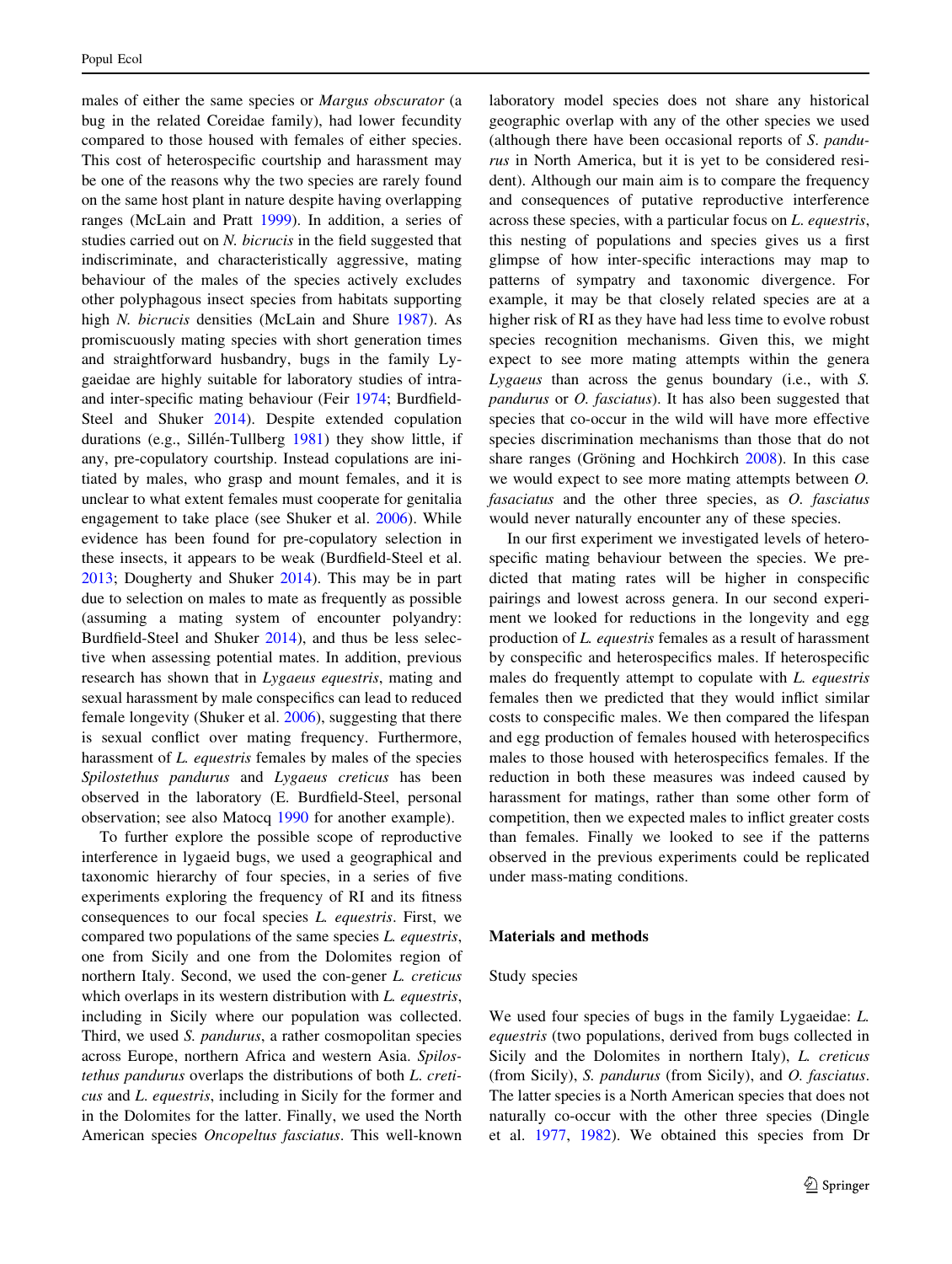<span id="page-3-0"></span>Vernon French from the University of Edinburgh who maintained this species in long-term laboratory culture. The other three species were collected by DMS and colleagues between 2004 and 2008, apart from the Sicily population of L. equestris. This population was collected and then maintained in laboratory culture in Sweden before a new laboratory culture was founded at the University of Leeds by Professor Nina Wedell in 1996. The study population is descended from this previously-called ''Leeds'' population and has been studied previously alongside the Dolomites population (Shuker et al. [2006\)](#page-10-0).

## Insect rearing

All four species were fed on an ad libitum diet of organic sunflower seeds (Goodness Direct, UK). Stock cages (plastic boxes measuring  $30 \times 15 \times 15$  cm with fine mesh over part of the lids) were maintained in an incubator at 29  $\degree$ C with a 22:2 h light: dark cycle in order to prevent the initiation of reproductive diapause (Shuker et al. [2006](#page-10-0)). Stock cages were kept in continuous culture with overlapping generations present. The sunflower seeds formed the substrate of the stock cages to a depth of about 3 cm. A piece of non-absorbent cotton wool was added to the cages for bugs to cling on to and hide under. Oviposition was either amongst the sunflower seeds or on this piece of cotton wool. Each week two universal tubes (30 ml) were filled with distilled water and bunged with cotton wool, to act as a water source. Two to three stock cages were kept for each experimental species and stock cages were replaced approximately every 6–8 weeks. A sample of around 60 individuals of all age classes was randomly removed from the original cage to initiate a new one. Eggto-adult development under these conditions is broadly similar for the four species, taking approximately 23–28 days (E. Burdfield-Steel, unpublished data). The bugs used in the experiments were taken from the stock cages when they were large 4th–5th instar nymphs and kept together until eclosion into adults in a similar cage. Nymphs were collected from all of the stock cages to ensure a wide genetic sample and to limit effects of interactions with kin. We checked the nymph cages daily for freshly-eclosed adults which were then kept in single sex groups for 7 days prior to their use in the experiments. This was to ensure that all individuals were mature as these species normally do not become reproductively active until 3–5 days after eclosion.

Experiment 1: The extent of reproductive interference

To determine the extent to which there are mis-placed mating interactions within- and among-genera, we considered five populations of four species (introduced above).

We set up reciprocal mating trials, pairing males and females from each population with individuals of the opposite sex from each population (a total of 25 possible pairings). Each type of cross was replicated between seven and 23 times, giving a total of 297 pairs.

We sexed and separated newly-eclosed adult bugs into petri dishes (60  $\times$  15 mm) where we provided them with sunflower seeds and damp cotton wool in an up-turned lid of a small petri dish, with the water and seeds being replenished as necessary. We kept between four and seven individuals in each dish. After 7 days, individuals were then placed in their experimental pairs.

The experimental mating trials were set up by putting a male and female into a fresh petri dish and then observing them across the next 24 h, before giving them wet cotton wool to prevent death because of dehydration. We then continued to observe them across the next 48 h or until one of the pair died. The pairs were scanned every 15–20 min for at least 6 h a day and any mating observed was recorded. These observations were performed between 9 am and 5 pm. After 72 h (or the death of one or both bugs) the trials were terminated.

#### Experiment 2: The cost of reproductive interference I

The cost of reproductive interference was quantified by measuring lifetime reduction in fecundity and longevity in L. equestris females when interacting with males of the seed bugs S. pandurus and O. fasciatus.

Newly eclosed adults were separated by sex and placed in 300 cc plastic boxes (S. pandurus and O. fasciatus females were discarded at this point), where they were kept for 7 days (newly-eclosed males do not mate immediately). Mature female L. equestris (Dolomites population) were placed in new 300 cc boxes with an arbitrarily chosen conspecific male from the same population and were oncemated (females have greatly restricted oviposition if they remain unmated). Copulations of over 1 h were treated as a first mating as sperm transfer is likely to have occurred in that time (Sillén-Tullberg [1981;](#page-10-0) see also Micholitsch et al. [2000](#page-10-0) for the closely-related L. simulans). The male was removed and females were then placed into one of the experimental treatments after copulation. The same 300 cc boxes were used for the experiment, with a layer of seeds covering the base and one small plastic, cotton-wool-bunged water tube. These were replaced weekly or as required. Adult males of all three species were kept by species in  $100 \times 100$  mm square petri dishes at relatively low density (5–10 males).

The costs incurred by L. equestris females from male harassment were investigated by placing L. equestris females in one of four treatments: (1) Once mated females kept in a box alone until death ('equestris alone'), (2)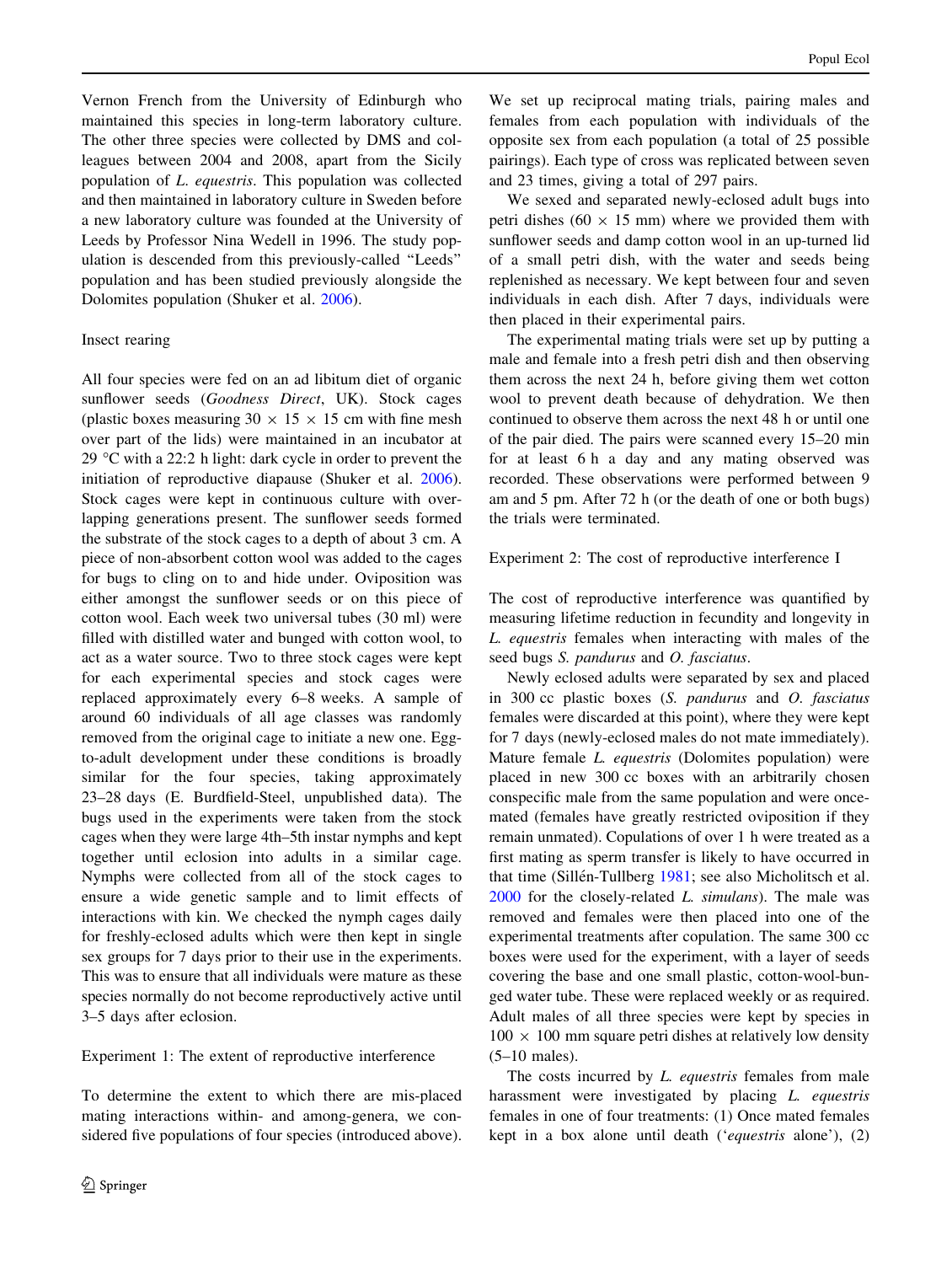<span id="page-4-0"></span>Once-mated female with one *L. equestris* male until death ('equestris-equestris'), (3) once-mated female with one S. pandurus male ('equestris-pandurus'), (4) once-mated female with one O. fasciatus male ('equestris-fasciatus'). Females in all paired treatments (i.e., all except treatment 1) were given 'oviposition holidays' to allow eggs to be oviposited, as high levels of male harassment can prevent females from ovipositing and in some situations can cause highly gravid females to die prematurely due to the buildup of eggs (i.e., becoming ''egg-bound''). Each replicate was given two oviposition holidays per week, each consisting of 24 h in isolation from males. After each oviposition holiday was finished, a male was once again selected arbitrarily from the relevant male stock cages of each species. This ensured that similar costs should be imposed on all replicates, as some males may cause more harassment than others.

Eggs were removed and counted at roughly 3 day intervals, to give a measure of egg production. Female longevity was also recorded, each replicate being scanned daily excluding weekends to check for any dead individuals. A total of 88 females were used in the experiment, with samples sizes ranging from 20 to 25 for each treatment. It was not possible to allow all treatments to continue to run until all females had died, therefore some data were censored, i.e., stopped before death.

## Experiment 3: The cost of reproductive interference II

A second experiment attempted to separate the effect of reproductive interference from foraging competition or other interactions. In this experiment female L. equestris were paired with S. *pandurus* females since in the first experiment S. pandurus males appeared to have the greatest effect on L. equestris egg production and longevity (see below). This experiment consisted of two treatments (1) two L. equestris females kept together in a 300 cc box as described above; (2) a L. equestris female paired with a S. pandurus female. In this experiment egg production was not counted, since there would have been difficulty in differentiating between eggs of the two species. Boxes were replaced weekly to avoid emerging nymphs affecting results. Replicates were scanned as described in '['Experi](#page-3-0)[ment 1](#page-3-0)''. In treatment 1, date of death was based on the death of the first individual since the two could not be differentiated once the treatment had started.

Experiments 4a and 4b: The cost of reproductive interference in small populations

The focal species for these experiments was L. equestris (Dolomites population). Small cages were set up with sunflower seeds and a source of water as before. Each cage contained ten reproductively mature L. equestris females which had been housed with a single male for 3 days prior to the start of the experiment to ensure mating. In addition ten ''companion'' bugs were added to each cage bringing the total number of adult bugs to 20. There were eight possible treatments; four consisted of males of each species (L. equestris, L. creticus, S. pandurus and O. fasciatus) and four consisted of females from each species. Thus for each species used in the experiment there were two possible treatments, ten males or ten females. Each treatment was replicated five times bringing the total number of cages to 40. The additional females added to the cages were kept in single sex populations after eclosion to ensure they did not lay fertile eggs.

In "Experiment 4a" the cages were maintained for 7 days in a fixed environmental regime of 22:2 h light:dark cycle and a temperature of  $29^{\circ}$ C. During this time water tubes were replaced as needed and any dead bugs removed and their sex and species recorded. At the end of the 7 days, all adults were removed and the cages maintained for a further 10 days to allow any eggs laid to hatch (eggs typically hatch within 7 days of being laid). At the end of this period all cages were frozen to kill the occupants and total number of nymphs at each instar in each cage was counted. The total number of nymphs present in the cage was taken as a measure of the population ''fitness''. The number of focal L. equestris females found to have died during the course of the experiment was recorded. In the case of the L. equestris female treatment it was not possible to tell if dead females were from the ''focal group'' or the treatment group (i.e., the companion females) so the number of all *L. equestris* females that died was recorded and then divided by two as it was assumed that focal and companion females contributed equally to the deaths recorded in this treatment.

We ran this experiment twice (4a and 4b). The same methods were repeated in "Experiment 4b" with one notable difference. During the 7 day experimental period all adult bugs were moved to a new cage every day. All seven cages were then maintained for 10 days as described above. This was done to minimise the opportunity for the adult bugs to cannibalise the eggs (see discussion for further details on egg predation in this experiment). In the first run, the total number of nymphs was recorded for 47 cages with  $n = 4$  or 5 for each treatment. One cage was discarded due to the presence of S. pandurus nymphs and two cages produced no nymphs, which was attributed to a failure of the focal females to mate prior to the start of the experiment. In the second run of this experiment, the total number of nymphs was recorded for 50 cages with  $n = 5$ for each treatment.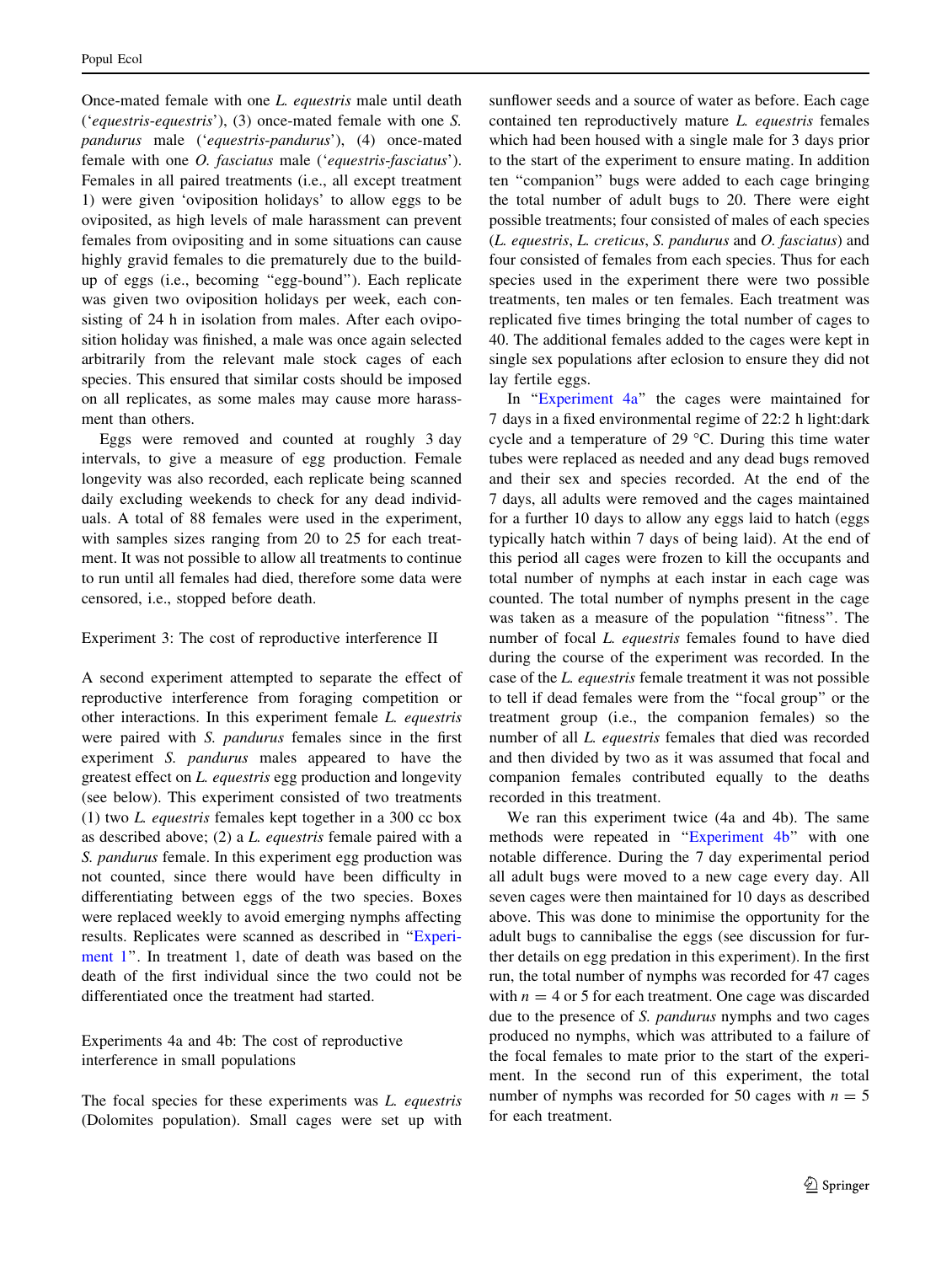## <span id="page-5-0"></span>Experimental analysis

All analyses were carried out using SPSS version 17. Specific details for each experiment are given below.

## Experiment 2

All 'equestris alone' females and all experimental females were used to analyse correlations between abdominal width, dry weight, egg production and longevity. Longevity was analysed using Kaplan–Meier survival analysis. Egg production data were analysed using One-way ANOVA and t tests. ANCOVA was used to incorporate other terms into the model. The whole analysis was repeated with censored data removed (i.e., replicates that were stopped before the focal female died). Although some of the non-normally distributed data were log-transformed, the data in the figures are untransformed for simplicity of interpretation.

## Experiment 3

The difference in longevity between treatments was first analysed with Kaplan–Meier survival analysis. As we did not mark individuals, our experimental design means that any differences in mortality detected between the equestris–equestris and equestris-pandurus treatments could be partly explained by sampling the same L. equestris longevity distribution twice and taking the earliest mortality (for the equestris-equestris treatment) as opposed to only sampling the distribution once (for the *equestris-pandurus* treatment). This could lead to a biased estimate of true mortality for the first treatment. To get around this, we used the mean and standard deviation of L. equestris longevity in treatment 2 (mean  $25.68$  days,  $SD = 12.91$ ; this is a conservative estimate as not all females died) to generate randomly two normal distributions with this mean and standard deviation (1000 samples per distribution). We then randomly paired samples from each of the distributions, recording the smaller value. This generated a third normal distribution, representing the sampling bias of our experiment generated by always taking the first individual to die as our estimate of longevity in treatment 1. The mean of this ''bias'' distribution was 18.14. We then tested whether our estimate of longevity from the *equestris*equestris was significantly different to 18.14.

## Experiments 4a and 4b

A two-way ANOVA was carried out to determine if companion sex, companion species or the interaction between the two had an effect on the fitness of L. equestris females. The effect of these treatments on mortality of

focal L. equestris females was modelled using a GLM with a Poisson distribution with companion sex, companion species and the interaction between the two as the effects in the model.

## Results

#### Experiment 1

Reproductive interference occurs uncommonly but repeatedly among heterospecific pairs of our four lygaeid species (Table [1\)](#page-6-0). Across all heterospecific pairings, inter-specific genital coupling was observed in 5.8 % of replicates (12 out of 208), varying from 0 to 20 % for specific parings. Generally, where such coupling occurred in a particular cross, it occurred in around 10 % of pairings. Whilst there appears to variation in mating rates across the species, these observations confirm the relative ease with which heterospecific mating attempts occur in these species, at least in the laboratory environment.

# Experiment 2

We turn next to the consequences of these heterospecific interactions. Female L. equestris suffered reduced longevity and fecundity as a result of sexual interactions with conspecific males and hetero-specifics, in particular with male S. pandurus.

In terms of longevity, female lifespan varied significantly between treatments, when censored data were either included or excluded (Log Rank tests:  $\chi^2 = 39.18$ ,  $P \le 0.001$ , and  $\chi^2 = 54.53$ ,  $P \le 0.001$  respectively; Fig. [1\)](#page-6-0). Female L. equestris kept alone lived longer than both the equestrisequestris females (with censored:  $\chi^2 = 14.01$ ,  $P \le 0.001$ , without censored:  $\chi^2 = 12.22, P < 0.001$  and the *equestris*pandurus females (with censored:  $\chi^2 = 8.45$ ,  $P \le 0.001$ , without censored:  $\chi^2 = 21.96$ ,  $P < 0.001$ ). Indeed, females in the latter treatment suffered the greatest reduction in longevity. The equestris-fasciatus treatment females did not suffer the same longevity when compared to control females (with censored:  $\chi^2 = 0.23$ ,  $P = 0.88$ , without censored:  $\chi^2 = 0.61, P = 0.43$ . The difference between the *equestris*equestris treatment and equestris-pandurus treatment was non-significant, although approaching significance with censored data included ( $\chi^2 = 2.84$ ,  $P = 0.09$ ) and was significant with censored data removed  $(\chi^2 = 10.40,$  $P = 0.001$ .

In terms of fecundity, there was a significant difference in egg production between treatments (Log-transformed egg production, One-way ANOVA:  $F_{3,79} = 7.045$ ,  $P < 0.001$ , without censored data:  $F_{3.59} = 10.22$ ,  $P \leq 0.001$ , with equestris-only and equestris-fasciatus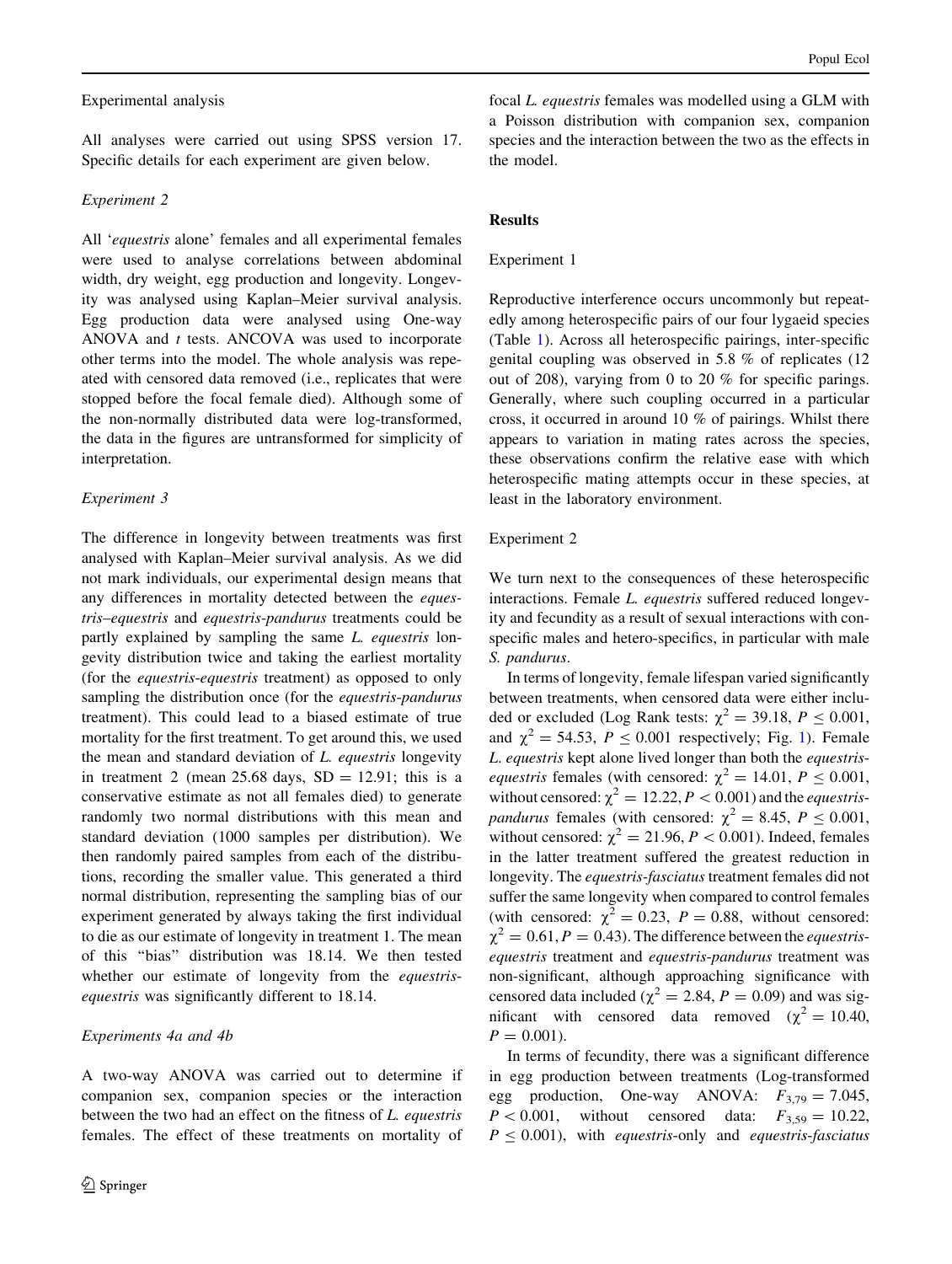|                          | Female                |                                 |                   |                     |                      |
|--------------------------|-----------------------|---------------------------------|-------------------|---------------------|----------------------|
|                          | L. equestris (Sicily) | <i>L. equestris</i> (Dolomites) | L. creticus       | S. pandurus         | O. fasciatus         |
| Male                     |                       |                                 |                   |                     |                      |
| L. equestris (Sicily)    | 60 % $(n = 10)^b$     | 70 % $(n = 10)^b$               | 10 % $(n = 10)^d$ | 0 % $(n = 10)^d$    | 0 % $(n = 10)^d$     |
| L. equestris (Dolomites) | 70 % $(n = 10)^{b}$   | 42 % $(n = 12)^{c}$             | 20 % $(n = 10)^d$ | 0 % $(n = 10)^d$    | 0 % $(n = 10)^d$     |
| L. creticus              | 0 % $(n = 11)^d$      | 15 % $(n = 11)^d$               | 21 % $(n = 14)^d$ | 8 % $(n = 13)^d$    | 0 % $(n=7)^d$        |
| S. pandurus              | 10 % $(n = 10)^d$     | 0 % $(n = 15)^d$                | 0 % $(n = 10)^d$  | 94 % $(n = 18)^{a}$ | 9 % $(n = 23)^d$     |
| O. fasciatus             | 10 % $(n = 10)^d$     | 7 % $(n = 15)^d$                | 8 % $(n = 13)^d$  | 0 % $(n = 10)^d$    | 100 % $(n = 15)^{a}$ |

<span id="page-6-0"></span>Table 1 The extent of intra- and inter-specific matings across four species of seed bug (two populations of Lygaeus equestris, and single populations of Lygaeus creticus, Spilostethus pandurus and Oncopeltus fasciatus)

The percentage of trials in which the distinctive end-to-end copulation position was observed at least once is given for each reciprocal pairing  $4\,90-100\%$ 

 $b$  50–89 %

 $c$  40–49 %

 $d$  <40 %



Fig. 1 Interactions with conspecific males or male Spilostethus pandurus reduce the longevity of female Lygaeus equestris. Data are presented as Kaplan–Meier survival curves against time (days), including censored individuals. Solid line focal females kept with S. pandurus males, dotted line focal females kept with L. equestris males (conspecifics), dashed line focal females kept with  $O$ . fasciatus males, extended dashed line focal females kept alone

treatment females producing more females than equestrisequestris or equestris-pandurus females (Fig. [2\)](#page-7-0), and an interaction between egg production and days in treatment (with censored data  $F_{3,79} = 22.86$ ,  $P < 0.001$ , without censored:  $F_{3,59} = 10.22, P < 0.001$ .

For completeness, longevity and egg production were linked in this experiment. Total eggs produced was correlated with days in treatment for both the equestris alone females (Spearman's rank correlation coefficient:  $r<sub>s</sub> = 0.56$ ,  $P = 0.005$ ) and across all the females in the experiment ( $r_s = 0.78$ ,  $P < 0.001$ ).

#### Experiment 3

Female L. equestris when kept with a con-specific female suffered reduced longevity compared to a female kept with a hetero-specific S. pandurus female (Fig. [3](#page-7-0)). There was a significant difference in days survived between the two treatments, whether including censored data: (Log Rank Test:  $\chi^2 = 19.64$ ,  $P = \langle 0.001 \rangle$ , or with censored data excluded ( $\chi^2 = 4.93$ ,  $P = 0.026$ ).

Since bias may have arisen in the estimate of longevity in the *equestris-equestris* female treatment (see Methods), the longevity estimate from this treatment was compared to a biased estimate of the equestris-pandurus treatment to test whether the two estimates were significantly different. As above, these two estimates are significantly different (one-sample t test:  $t_{21} = 3.53$ ,  $P = 0.002$ ). Therefore the difference in longevity between treatments was significant even after taking the bias (of one focal female versus two) into account. Thus, the deleterious fitness consequences to female L. equestris of being housed with S. pandurus only occur when the companion bug is male.

#### Experiment 4a

Under mass-mating conditions, there was no apparent effect of reproductive interference (or intra-specific costs of mating) in terms of the nymph production of focal female L. equestris. The average number of nymphs produced by *L. equestris* females in this experiment was  $276 \pm 136$  (mean  $\pm$  S.E.). The results of the two-way ANOVA showed that neither sex (ANOVA:  $F_{1,35} = 2.69$ ,  $P = 0.11$ ), species  $(F_{3,33} = 0.50, P = 0.68)$ , nor the interaction between the two  $(F_{3,33} = 0.76, P = 0.53)$  had any significant effect on the number of nymphs produced by the focal L. equestris females.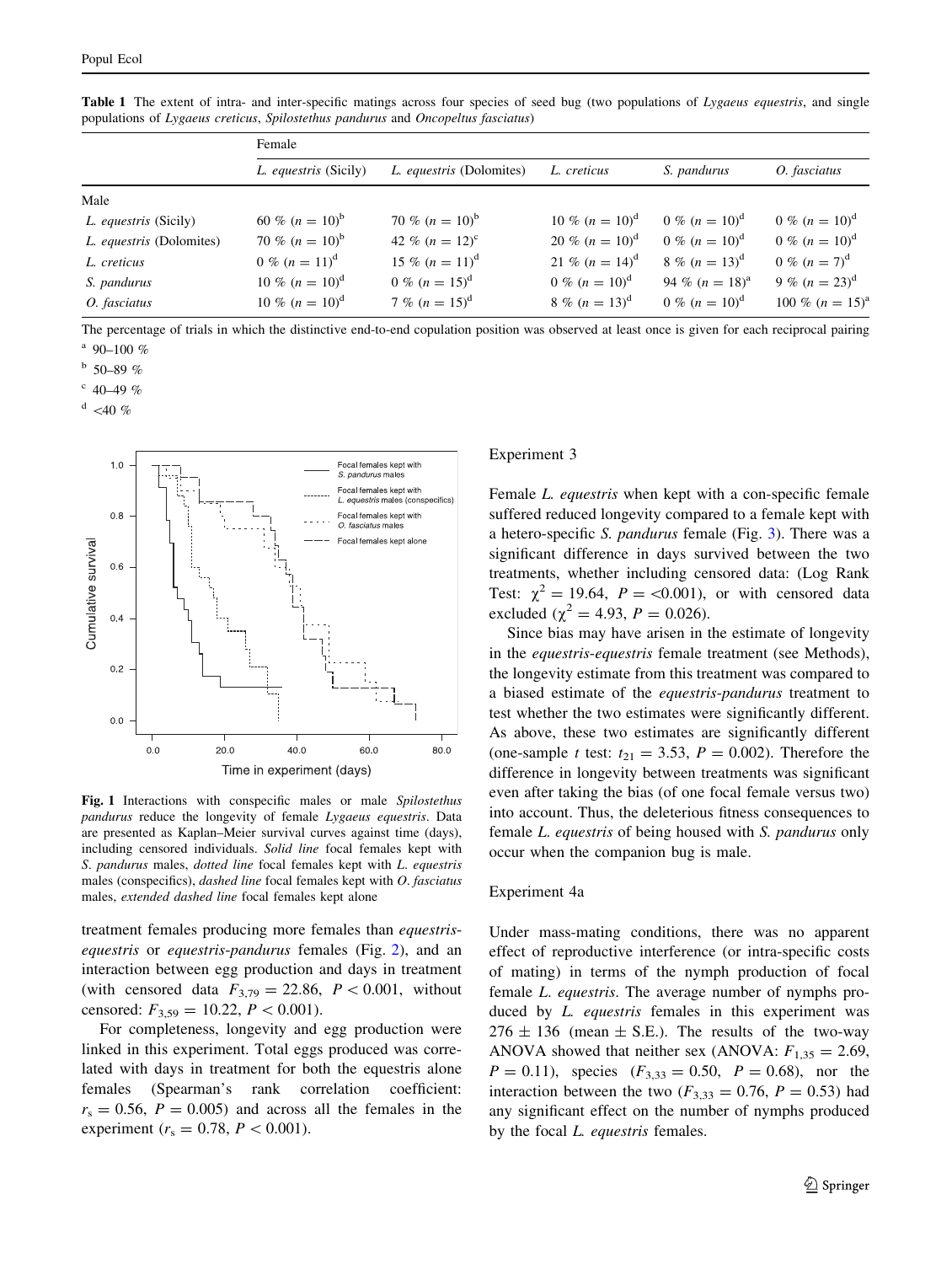<span id="page-7-0"></span>



Species identity of male housed with



Fig. 3 Female Lygaeus equestris longevity when kept with conspecific females (solid line) or female Spilostethus pandurus (dotted line). Data are presented as Kaplan–Meier survival curves including censored individuals

However, focal females kept with males had reduced longevity compared to focal females kept with other females, regardless of the species identity of the companion bugs. A total of 60 L. equestris females died during the course of the experiment. The average number of focal L. equestris females that died when housed with male companion bugs was 2.2 whilst the average number that died when housed with female companion bugs was 1.2, a difference that is significant (Poisson GLM:  $LR = 7.51$ ,  $df = 1, P = 0.006$ . There was no effect of the species of companion bug (LR = 4.47,  $df = 3$ ,  $P = 0.22$ ) and no

interaction between sex and species of companion bug  $(LR = 5.27, df = 3, P = 0.15)$ . These data do suggest a reduction in longevity when kept with both con- and hetero-specific males, albeit not one that leads to reduced nymph production.

## Experiment 4b

In the second run of the experiment, nymph production was influenced by an interaction between sex of the companion bugs and their species identity (ANOVA:  $F_{3,36} = 5.04$ ,  $P = 0.006$ . The main effects of sex and species were not themselves significant  $(F_{1,39} = 0.26, P = 0.62$  and  $F_{3,36} = 1.22$ ,  $P = 0.32$ , respectively). This is the result of opposing sex effects in the  $O$ . fasciatus and  $L$ . equestris treatments. Lygaeus equestris females had lower nymph production in the presence of females of their own species compared with males; however the pattern was reversed when the treatment bugs were *O. fasciatus*. Fewer nymphs were produced in the presence of *O. fasciatus* males than females (Fig. [4](#page-8-0)).

In this run, there were however no differences between the number of focal females that died in relation to the sex or species identify of the bugs  $(LR = 0.62, df = 1,$  $P = 0.43$  and LR = 3.92,  $df = 3$ ,  $P = 0.27$ , respectively) and no significant interaction term (LR = 4.39,  $df = 3$ ,  $P = 0.22$ ).

## Discussion

Our set of experiments exploring the potential for and possible costs of reproductive interference across four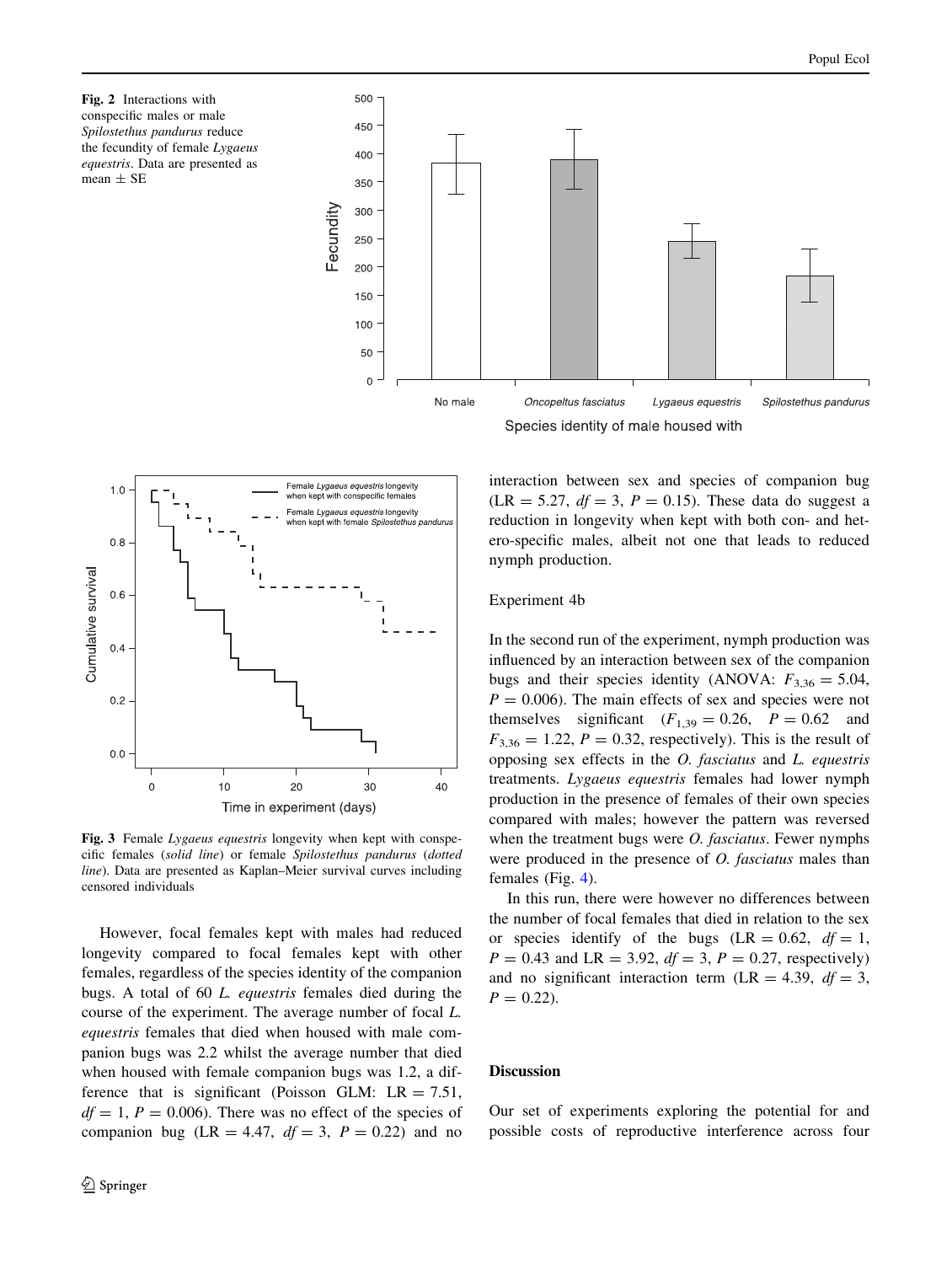<span id="page-8-0"></span>

Fig. 4 The mean number of Lygaeus equestris nymphs produced by 10 mated females in the presence of 10 companion bugs from "[Experiment](#page-7-0)"  $4b'$  $4b'$ ' (for further details see main text). Data are presented as mean  $\pm$  SE

species of seed bug have confirmed both the presence of hetero-specific copulations in this family of bugs (withinand across-genera, for species that do and do not share historic geographical ranges) and that these interactions may be costly to females of our focal species, L. equestris. However, a number of important points have emerged from our experiments. First, hetero-specific mating interactions may be as costly as within-species sexual conflicts over mating ("Experiment 2"; see also Shuker et al. [2006\)](#page-10-0). This result means that viewing reproductive interference as a logical extension of intra-specific sexual conflict over mating (e.g., Arnqvist and Rowe [2005](#page-9-0)) has some merit. For instance, models of sexual conflict that address reproductive isolation could perhaps be extended to consider reproductive interference more fully (Ribeiro and Spielman [1986;](#page-10-0) Parker and Partridge [1998](#page-10-0)). Moreover, the role of sexual conflict in the evolution of polyandry may also be extended to include reproductive interference. For example, convenience polyandry is thought to evolve to reduce the costs of harassment by males in species where mating may be cheaper (or at least the ''best of a bad job'') than repeatedly rejecting courting and coercing males (e.g., Thornhill and Alcock [1983](#page-10-0)). But if those matings are with heterospecifics with any appreciable frequency, then convenience polyandry may fail to limit costs. We may therefore expect different evolutionary outcomes of a sexual conflict over mating when heterospecifics and reproductive interference are present or absent. Again, more theoretical modelling may be appropriate here.

Second, in our experiments the costs of reproductive interference depend on the species involved (e.g., male S. pandurus impose fitness costs on female L. equestris, whereas male *O. fasciatus* in general appear not to). It is unclear yet the extent to which such species-specific effects underpin different consequences of RI in the wild. For instance, reproductive interference is strongly linked to the replacement in Scandinavia of the native crayfish Astacus astacus by the North American crayfish Pasifastacus le-niusculus (Westman et al. [2002](#page-10-0)). However, the same invasive species appears to be replacing the native UK crayfish (Austropotamobius pallipes) via competitive exclusion for refugia (Dunn et al. [2009\)](#page-10-0). Perhaps unsurprisingly therefore, we may well need to understand the mating biology of the particular species involved, plus other aspects of niche partitioning and resource competition, before we will be able to draw general conclusions about the occurrence and evolutionary and ecological consequences of RI (see also Kishi [2014\)](#page-10-0). While the finding that L. equestris females experienced RI with S. pandurus males but not *O. fasciatus* males seems to support the hypothesis that RI is more likely between closely related species (the exact phylogeny of the Lygaeidae remains unclear, however S. pandurus was originally classified as part of the genus Lygaeus and is therefore likely to be more closely related to L. equestris than O. fasciatus), there could be many other factors contributing to this pattern and further investigation is needed before any conclusions can be drawn.

Third, the experimental context is important. "Experi[ment 2](#page-5-0)" gave a far clearer picture than the mass-mating "[Experiments 4a and 4b](#page-4-0)". In "[Experiment 2](#page-5-0)", the costs to female L. equestris of reproductive interference by male S. pandurus males was clear (and similar to the costs of conspecific sexual harassment: Shuker et al. [2006\)](#page-10-0). Likewise the absence of such RI when housed with  $O$ . fasciatus was also clear as females did not suffer any reduction in lifespan or egg production. In "Experiment 4" however there was high variability in the number of nymphs produced within the treatments, which may have contributed to the lack of significant effects detected across treatments. That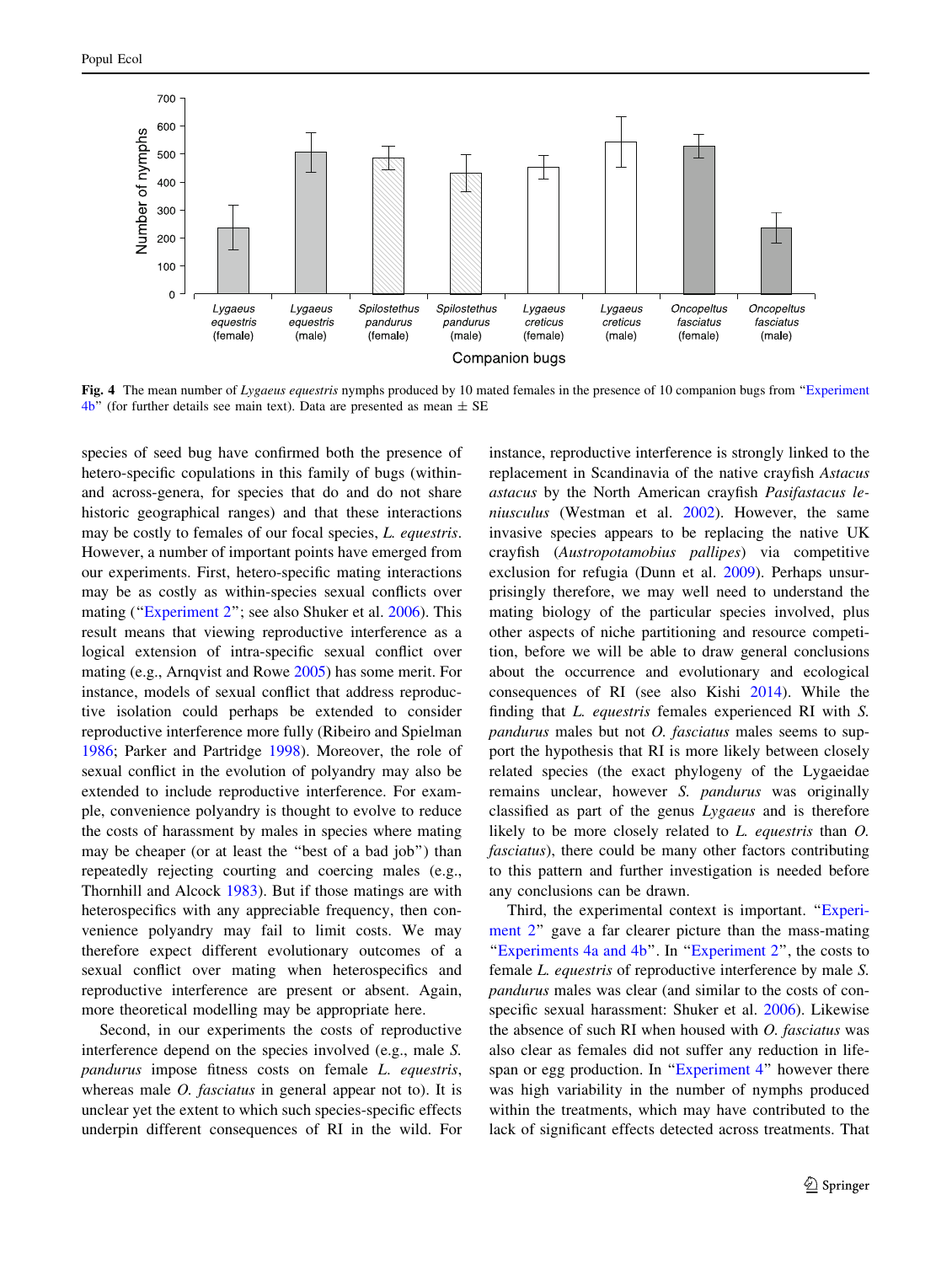<span id="page-9-0"></span>said, the pattern of reduced fitness in the presence of male L. equestris or male S. pandurus predicted from the results of ''[Experiment 2'](#page-5-0)' was not found. Sexual harassment of female L. equestris by male S. pandurus certainly took place as cross-species matings were observed on several occasions over the course of the experiment. Whether, then, the costs of such interactions were diluted in a larger and more complex environment (for example, were females better able to hide from heterospecifics?), or other interactions, such as resource competition or egg predation, are masking the effects of these costs remains unknown. Egg predation has been previously recorded in some lyg-aeid species (Sillén-Tullberg [1981](#page-10-0); Costa [2006](#page-10-0)), and S. pandurus, particularly females, have been observed preying on L. creticus nymphs in the wild (E. Burdfield-Steel and D. Shuker, personal observation). It is therefore possible that increased egg predation, or even predation of early instar nymphs, by the female companion bugs (who are on average larger than the males of their species) could be imposing fitness costs on the focal females in ways that obscure or remove costs of reproductive interference. Kishi [\(2014](#page-10-0)) reviews the links between reproductive interference and cannibalism in classic laboratory studies on inter-specific competition, and our work confirms the insights presented there that the importance of RI will depend on other interspecific interactions, including predation and cannibalism.

In keeping with "Experiment 2", in "Experiment 4a" females in the male L. equestris treatment appeared to have the highest mortality among the focal females, as expected from the finding that L. equestris females suffer fitness costs from repeated matings by conspecific males, and that these repeated matings had a greater fitness cost than sexual harassment alone (Shuker et al. [2006\)](#page-10-0), but the differences among male-companion treatments was not significant (data not shown). Instead, being kept with males, regardless of species identity, was costly in terms of increased mortality when compared to being kept with females. It is especially interesting though that this increased mortality does not seem to correlate with reduced ''fitness'' in this study (an increasingly common finding: Arnqvist and Nilsson 2000; Hunt et al. [2004](#page-10-0)). One possible explanation might be that the period of time for which the reproductive output of the focal females was measured during this experiment was insufficient to capture the costs that sexual harassment and reproductive interference can impose on a female over the course of her lifespan.

Our final experiment ('['Experiment 4b'](#page-7-0)') was designed to limit opportunities for egg predation to some extent, by changing rearing boxes more frequently. The higher average numbers of nymphs produced by the focal females during the course of this experiment indicates this was at least partially successful. While the interaction between sex and species was found to have a significant effect on the number of nymphs produced, the pattern observed did again not correspond with previous findings. The lack of significant trends in mortality may be a result of the reduced number of deaths overall during the course of this experiment compared to "Experiment 2", but overall the results again suggest that experimental details influence the appearance of RI.

In summary, the potential for reproductive interference exists across the species of lygaeid seed bug studied here, reproductive interference that in certain circumstances can impose fitness costs similar to that imposed by con-specific sexual conflict over mating. However, our data also strongly suggest that the effects of RI are likely to be highly ecologically contingent (or in the laboratory, experiment-specific). The challenge for incorporating reproductive interference more broadly into future studies of the ecology and evolution of reproductive behaviour will be to unpick this context-dependence.

Acknowledgments We are very grateful to the editors of this special issue for allowing us to submit this paper as part of that, and also for their patience in waiting for the manuscript. We are also very grateful to the anonymous reviewers for their constructive and generously given advice. ERB-S is supported by a Natural Environment Research Council (NERC) studentship and DMS was in part supported by a NERC Advanced Fellowship.

Open Access This article is distributed under the terms of the Creative Commons Attribution License which permits any use, distribution, and reproduction in any medium, provided the original author(s) and the source are credited.

## References

- Andrews RH, Petney TN, Bull CM (1982) Reproductive Interference between 3 parapatric species of Reptile Tick. Oecologia 52:281–286
- Arnold ML (1997) Natural hybridization and evolution. Oxford University Press, Oxford
- Arnqvist G, Nilsson T (2000) The evolution of polyandry: multiple mating and female fitness in insects. Anim Behav 60:145–164
- Arnqvist G, Rowe L (2005) Sexual conflict. Princeton University Press, Princeton
- Bateman A (1948) Intra-sexual selection in Drosophila. Heredity 2:349–368
- Begon M, Townsend CR, Harper JL (2006) Ecology: from individuals to ecosystems. Blackwell Publishing, Oxford
- Bell G, Koufopanou V (1986) The cost of reproduction. Oxf Surv Evolut Biol 3:83–131
- Burdfield-Steel ER, Shuker DM (2011) Reproductive interference. Curr Biol 21:R450–R451
- Burdfield-Steel ER, Shuker DM (2014) The evolutionary ecology of the Lygaeidae. Ecol Evol 4:2278–2301
- Burdfield-Steel ER, Dougherty LR, Smith LA, Collins LA, Shuker DM (2013) Variation in social and sexual behaviour in four species of aposematic seed bugs (Hemiptera: Lygaeidae): the role of toxic and non-toxic food. Behav Process 99:52–61